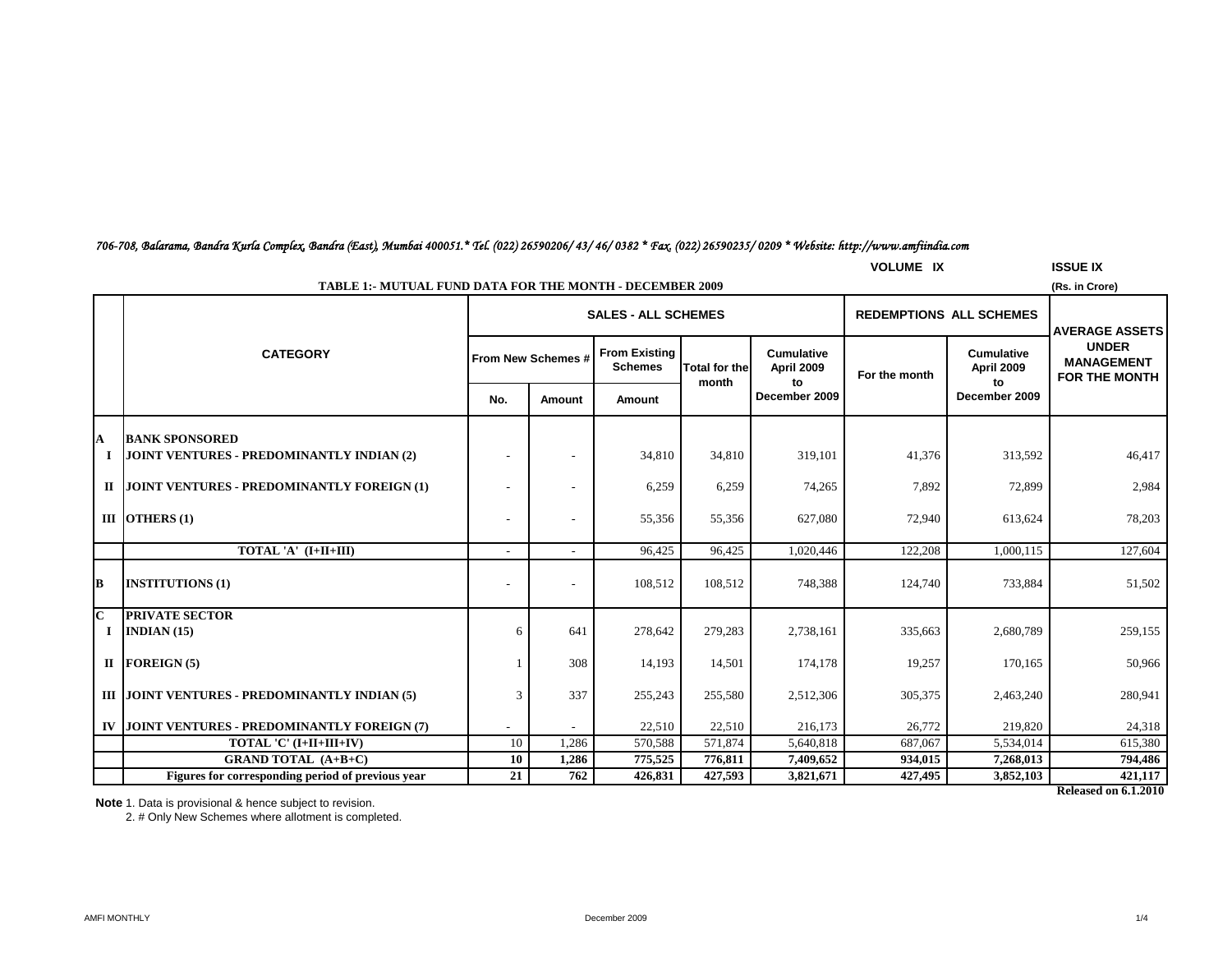#### (Rs. in Crore)

#### **TABLE 2:- SALES DURING THE MONTH OF DECEMBER 2009 - TYPE AND CATEGORY WISE 2.1 \*NEW SCHEMES LAUNCHED (ALLOTMENT COMPLETED)**

|                                 |                      | Open End | <b>Close End</b>     |        | <b>Interval Fund</b> |        | <b>TOTAL</b>         |        |
|---------------------------------|----------------------|----------|----------------------|--------|----------------------|--------|----------------------|--------|
|                                 | <b>No.of Schemes</b> | Amount   | <b>No.of Schemes</b> | Amount | No.of Schemes        | Amount | <b>No.of Schemes</b> | Amount |
| <b>INCOME</b>                   |                      | 308      |                      | 723    |                      |        |                      | 1,031  |
| <b>IEQUITY</b>                  |                      |          |                      |        |                      |        |                      |        |
| <b>BALANCED</b>                 |                      |          |                      |        |                      |        |                      |        |
| <b>LIQUID/MONEY MARKET</b>      |                      |          |                      |        |                      |        |                      |        |
| <b>IGILT</b>                    |                      |          |                      |        |                      |        |                      |        |
| <b>IELSS - EQUITY</b>           |                      |          |                      |        |                      |        |                      |        |
| <b>IGOLD ETFS</b>               |                      |          |                      |        |                      |        |                      |        |
| <b>OTHER ETFS</b>               |                      |          |                      |        |                      |        |                      |        |
| <b>IFUND OF FUNDS INVESTING</b> |                      | 254      |                      |        |                      |        |                      | 254    |
| <b>OVERSEAS</b>                 |                      |          |                      |        |                      |        |                      |        |
| <b>TOTAL</b>                    |                      | 563      |                      | 723    |                      |        | 10                   | 1,286  |

#### **\*NEW SCHEMES LAUNCHED :**

| <b>IOPEN END INCOME:</b>     | Templeton India Income Opportunities Fund                                                                                                                       |
|------------------------------|-----------------------------------------------------------------------------------------------------------------------------------------------------------------|
| <b>IOPEN END ELSS:</b>       | Axis Tax Saver Fund                                                                                                                                             |
| <b>OPEN END FUND OF FUND</b> | <b>DSP BlackRock World Mining Fund</b>                                                                                                                          |
| <b>INVESTING OVERSEAS:</b>   |                                                                                                                                                                 |
| <b>ICLOSE END INCOME:</b>    | ICICI Prudential FMP Series 50 - 19 Months Plan A; IDFC FMP - SMS 1; Kotak FMP 18M Series 3; Reliance Fixed Horizon Fund - XIII - Series 3, Series 5 and Series |
|                              | 6; Sundaram BNP Paribas Fixed Term Plan - R (18 months).                                                                                                        |

#### **2.2 EXISTING SCHEMES**

|                                 |                      | Open End | <b>Close End</b>     |        | <b>Interval Fund</b> |                                | <b>TOTAL</b>    |         |
|---------------------------------|----------------------|----------|----------------------|--------|----------------------|--------------------------------|-----------------|---------|
|                                 | <b>No.of Schemes</b> | Amount   | <b>No.of Schemes</b> | Amount |                      | <b>No.of Schemes</b><br>Amount |                 | Amount  |
| <b>INCOME</b>                   | 173                  | 230,813  | 88                   | 254    | 40                   |                                | 301             | 231,069 |
| <b>IEQUITY</b>                  | 259                  | 4,044    | 43                   |        |                      |                                | 304             | 4,047   |
| <b>BALANCED</b>                 | 29                   | 495      |                      |        |                      |                                | 33              | 495     |
| <b>LIQUID/MONEY MARKET</b>      | 57                   | 538,670  |                      |        |                      |                                | 57              | 538,670 |
| <b>IGILT</b>                    | 35                   | 564      |                      |        |                      |                                | 35 <sub>1</sub> | 564     |
| <b>IELSS - EQUITY</b>           | 35                   | 309      | 13                   |        |                      |                                | 48              | 309     |
| <b>IGOLD ETF</b>                |                      | 175      |                      |        |                      |                                |                 | 175     |
| <b>OTHER ETFS</b>               | 12                   | 144      |                      |        |                      |                                | 12              | 144     |
| <b>IFUND OF FUNDS INVESTING</b> | 13                   | 52       |                      |        |                      |                                | 13.             | 52      |
| <b>OVERSEAS</b>                 |                      |          |                      |        |                      |                                |                 |         |
| <b>TOTAL</b>                    | 619                  | 775,266  | 148                  | 254    | 42                   |                                | 809             | 775,525 |

Notes:The change in number of existing schemes is because of the maturity and reclassification of some of the existing schemes.

^ Amount mobilised by new plans launched under existing scheme.

#### **2.3 TOTAL OF ALL SCHEMES**

|                                 |                      | Open End | <b>Close End</b>     |        | <b>Interval Fund</b>     |        | <b>TOTAL</b>         |         |
|---------------------------------|----------------------|----------|----------------------|--------|--------------------------|--------|----------------------|---------|
|                                 | <b>No.of Schemes</b> | Amount   | <b>No.of Schemes</b> | Amount | <b>No.of Schemes</b>     | Amount | <b>No.of Schemes</b> | Amount  |
| <b>INCOME</b>                   | 174                  | 231.121  | 95                   | 977    | 40                       |        | 309                  | 232,100 |
| <b>IEQUITY</b>                  | 259                  | 4.044    | 43                   |        |                          |        | 304                  | 4,047   |
| <b>BALANCED</b>                 | 29                   | 495      |                      |        |                          |        | 33                   | 495     |
| <b>LIQUID/MONEY MARKET</b>      | 57                   | 538,670  |                      |        |                          |        | 57                   | 538,670 |
| <b>GILT</b>                     | 35                   | 564      |                      |        |                          |        | 35                   | 564     |
| <b>IELSS - EQUITY</b>           | 36                   | 310      | 13                   |        |                          |        | 49                   | 310     |
| <b>GOLD ETF</b>                 |                      | 175      |                      |        |                          |        |                      | 175     |
| <b>OTHER ETFS</b>               | 12                   | 144      |                      |        |                          |        | 12                   | 144     |
| <b>IFUND OF FUNDS INVESTING</b> | 14                   | 306      |                      |        | $\overline{\phantom{a}}$ |        | 14                   | 306     |
| <b>OVERSEAS</b>                 |                      |          |                      |        |                          |        |                      |         |
| <b>TOTAL</b>                    | 622                  | 775,829  | 155                  | 977    | 42                       |        | 819                  | 776,811 |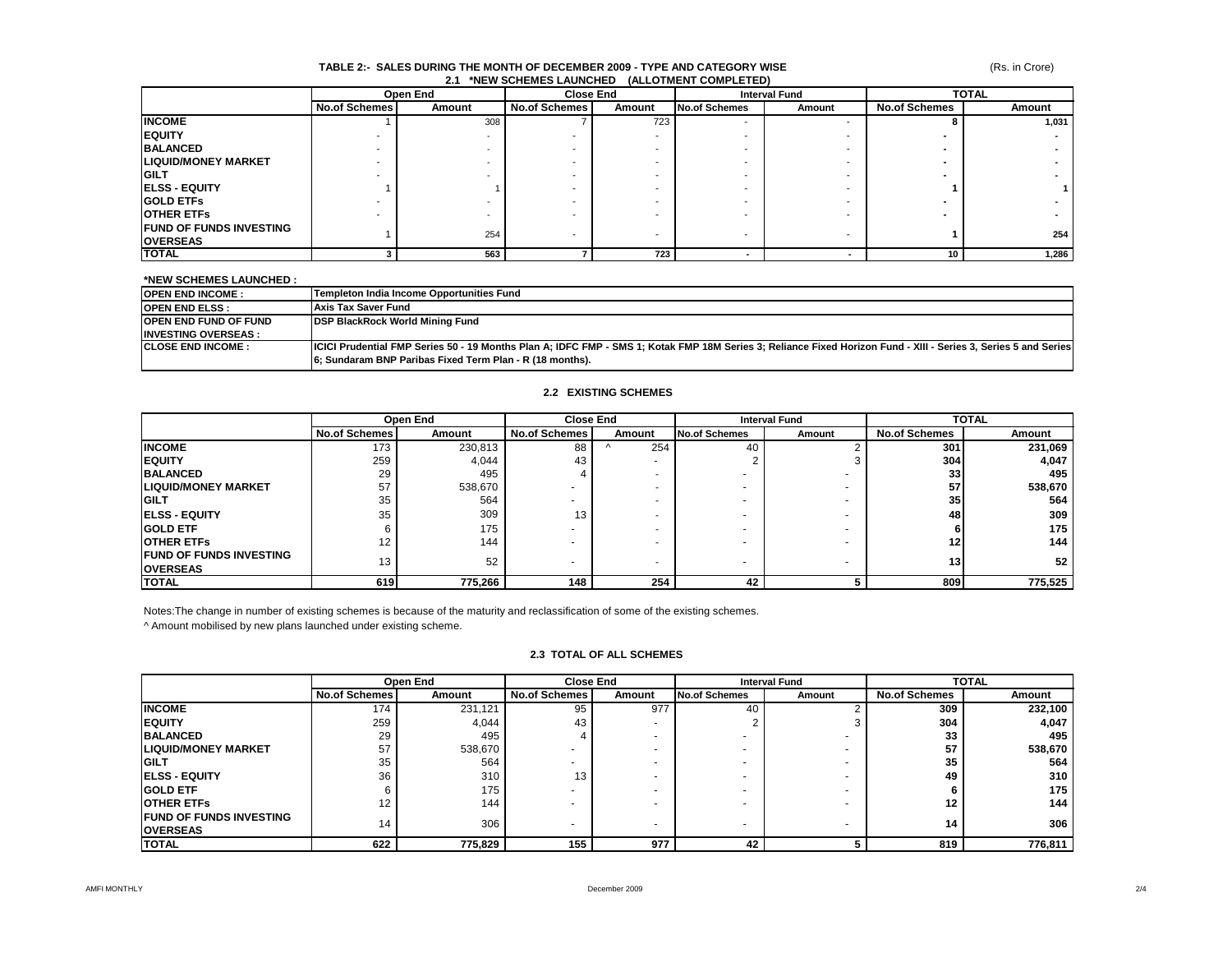#### **Table 3:-**

#### **REDEMPTIONS / REPURCHASES DURING THE MONTH OF DECEMBER 2009 CATEGORY & TYPE WISE** *(Rs. in Crore)*

| <b>UAILGURY &amp; IYPE WISE</b><br>(RS. In Grore) |          |                          |                      |              |                                               |                                                                         |                                                                                               |  |
|---------------------------------------------------|----------|--------------------------|----------------------|--------------|-----------------------------------------------|-------------------------------------------------------------------------|-----------------------------------------------------------------------------------------------|--|
|                                                   | Open End | <b>Close End</b>         | <b>Interval Fund</b> | <b>TOTAL</b> | Net Inflow /<br>(Outflow)<br>For<br>the Month | Net Inflow /<br>(Outflow)<br><b>Year to Date</b><br><b>Current Year</b> | Net Inflow /<br>For the   (Outflow)<br>For the<br><b>Year to Date</b><br><b>Previous Year</b> |  |
| <b>INCOME</b>                                     | 371,164  | 1,345                    | 380                  | 372,889      | (140, 789)                                    | 150,086                                                                 | (28, 794)                                                                                     |  |
| <b>EQUITY</b>                                     | 5,815    | 413                      |                      | 6,232        | (2, 185)                                      | 117                                                                     | 1,254                                                                                         |  |
| <b>BALANCED</b>                                   | 550      | 180                      |                      | 730          | (235)                                         | (797)                                                                   | 142                                                                                           |  |
| <b>LIQUID/MONEY MARKET</b>                        | 552,937  | $\overline{\phantom{0}}$ |                      | 552,937      | (14,267)                                      | (5,310)                                                                 | (8,607)                                                                                       |  |
| <b>IGILT</b>                                      | 552      |                          |                      | 552          | 12                                            | (3, 122)                                                                | 2,799                                                                                         |  |
| <b>IELSS - EQUITY</b>                             | 185      | 12                       |                      | 197          | 113                                           | 310                                                                     | 1,834                                                                                         |  |
| <b>GOLD ETFS</b>                                  | 23       | $\overline{\phantom{a}}$ |                      | 23           | 152                                           | 529                                                                     | 131                                                                                           |  |
| <b>OTHER ETFS</b>                                 | 301      | $\overline{\phantom{0}}$ |                      | 301          | (157)                                         | 74                                                                      | (161)                                                                                         |  |
| <b>FUND OF FUNDS</b><br><b>INVESTING OVERSEAS</b> | 154      | ٠                        |                      | 154          | 152                                           | (248)                                                                   | 970                                                                                           |  |
| <b>TOTAL</b>                                      | 931,681  | 1,950                    | 384                  | 934,015      | (157, 204)                                    | 141,639                                                                 | (30, 432)                                                                                     |  |

**Table 4:-**

### **ASSETS UNDER MANAGEMENT AS ON DECEMBER 31, 2009**

|                            |          | (Rs. in Crore)   |                      |              |                      |
|----------------------------|----------|------------------|----------------------|--------------|----------------------|
|                            | Open End | <b>Close End</b> | <b>Interval Fund</b> | <b>TOTAL</b> | % to Total           |
| <b>INCOME</b>              | 336,092  | 23,989           | 388                  | 360,469      | 54                   |
| <b>EQUITY</b>              | 150,693  | 23,586           | 402                  | 174,681      | 26                   |
| <b>BALANCED</b>            | 15,655   | 1.947            | ٠                    | 17,602       |                      |
| <b>LIQUID/MONEY MARKET</b> | 80,102   |                  | ٠                    | 80,102       | 12                   |
| <b>GILT</b>                | 3,609    |                  | -                    | 3,609        |                      |
| <b>IELSS - EQUITY</b>      | 19,995   | 3.202            | ٠                    | 23,197       |                      |
| <b>GOLD ETF</b>            | 1,352    |                  | ٠                    | 1.352        | @                    |
| <b>OTHER ETFS</b>          | 1.031    | -                | -                    | 1,031        | $^{\textregistered}$ |
| <b>FUND OF FUNDS</b>       | 3,103    | -                | ٠                    | 3.103        | $^{\textregistered}$ |
| <b>INVESTING OVERSEAS</b>  |          |                  |                      |              |                      |
| <b>TOTAL</b>               | 611,632  | 52,724           | 790                  | 665,146      | 100                  |

**@ Less than 1 %.**

## **Table 5:- DATA ON FUND OF FUNDS (DOMESTIC) - DECEMBER 2009** *(Rs. In Crore)*

|  | (RS. IN Cro |  |
|--|-------------|--|
|  |             |  |
|  |             |  |

|                      | No. of Schemes | Sales | <b>Redemption</b> | Assets under<br>Management as on<br>December 31, 2009 | <b>Average Assets</b><br><b>Under Management</b><br>for the month |
|----------------------|----------------|-------|-------------------|-------------------------------------------------------|-------------------------------------------------------------------|
| <b>Fund of Funds</b> | 23             | 94    | 98                | 1.029                                                 | 1.043                                                             |

**Notes :**

1. Fund of Funds is a scheme wherein the assets are invested in the existing schemes of mutual funds and hence, the figures indicated herein are included in tables 1 to 4 and 6. Data on fund of funds is given for information only.